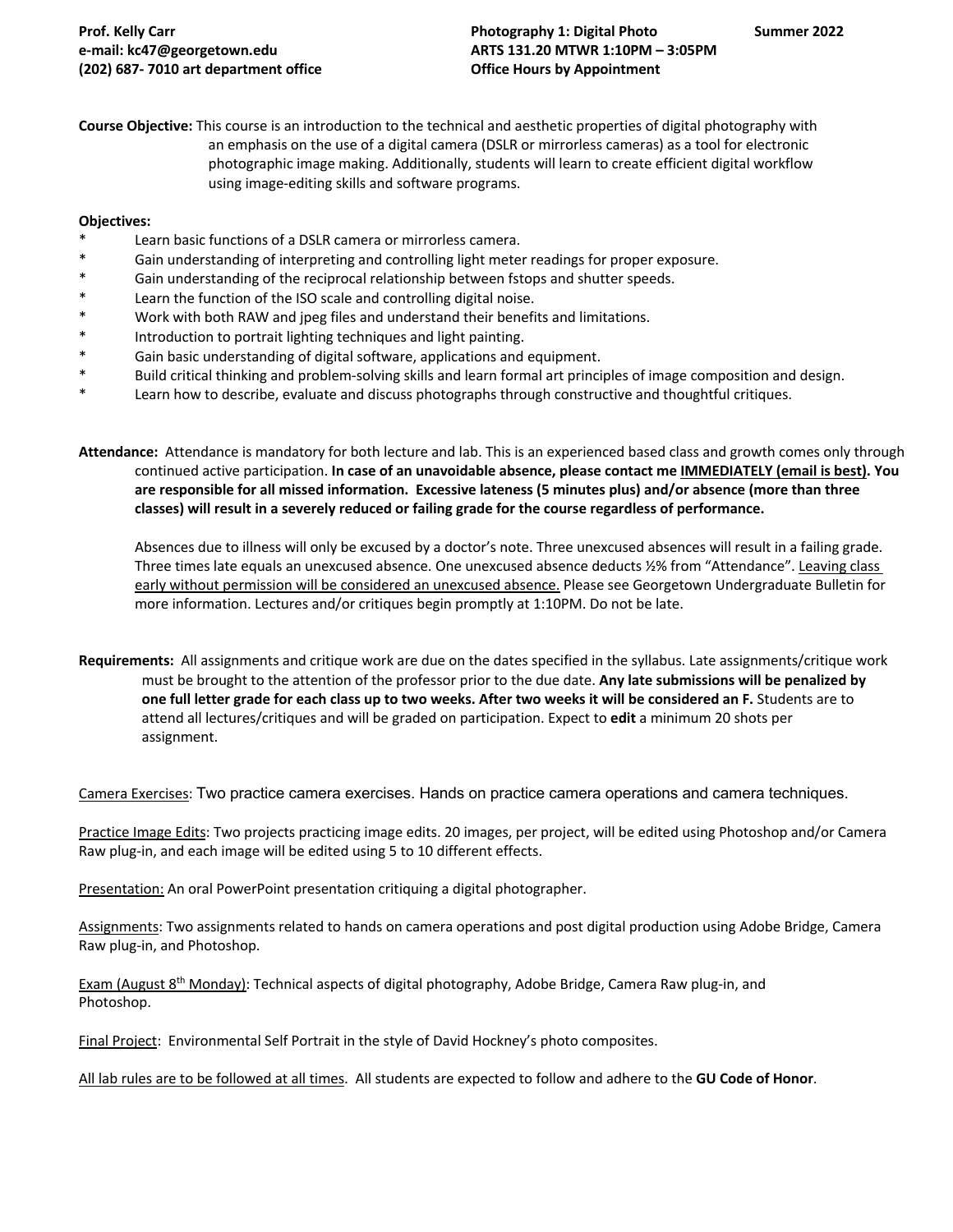## **Grading:**

Aesthetic Examples:

- 1. Does your subject matter accurately capture the theme of the assignment?
- 2. Is there meaning or storyline?
- 3. Do the principles of design accentuate the overall meaning of the image? For instance, do lines

define the visual form? Do light and color/tonal values create the effect of a three dimensional form? Technical Examples:

- 1. Is the image correctly exposed?
- 2. Is the image in focus?
- 3. Is depth of field and /or shutter speed successfully executed?
- 4. Are the applications of photoshop seamless?
- 5. Cropping image structurally organized?

Each image submitted for grading will receive points for both aesthetic and technical categories. These points will be added together to give you your overall grade for that image. Example:

## Aesthetic:

| Total | 50pts |
|-------|-------|
|       | 5pts  |
|       | 5pts  |
|       | 5pts  |
|       | 15pts |
|       |       |
|       |       |
|       | 20pts |
|       |       |

## **Overall Course Grading:**

- 5% Attendance and Class Participation discussion and participation during critiques, assignment/exercise reviews, camera reviews, and presentations.
- 5% Two Camera Exercises hands on practice with camera operations.
- 5% Photographer presentation an oral Powerpoint presentation critiquing a digital photographer.
- 10% Image Edits Two contact sheets containing 20 image edits each using Photoshop and/or Camera Raw.
- 20% Photography Exam Technical exam on the aspects of digital photography and Adobe Bridge, Camera Raw, and Photoshop.
- 40% Two photography and Photoshop related assignments.
- 15% Final Project Environmental Self Portrait in the style of David Hockney's photo composites.

## **GRADES:**

|  |  |  | A 94 B+ 87 C+ 77 D+ 67 |  |
|--|--|--|------------------------|--|
|  |  |  | A- 90 B 84 C 74 D 64   |  |
|  |  |  | B- 80 C- 70 D- 60      |  |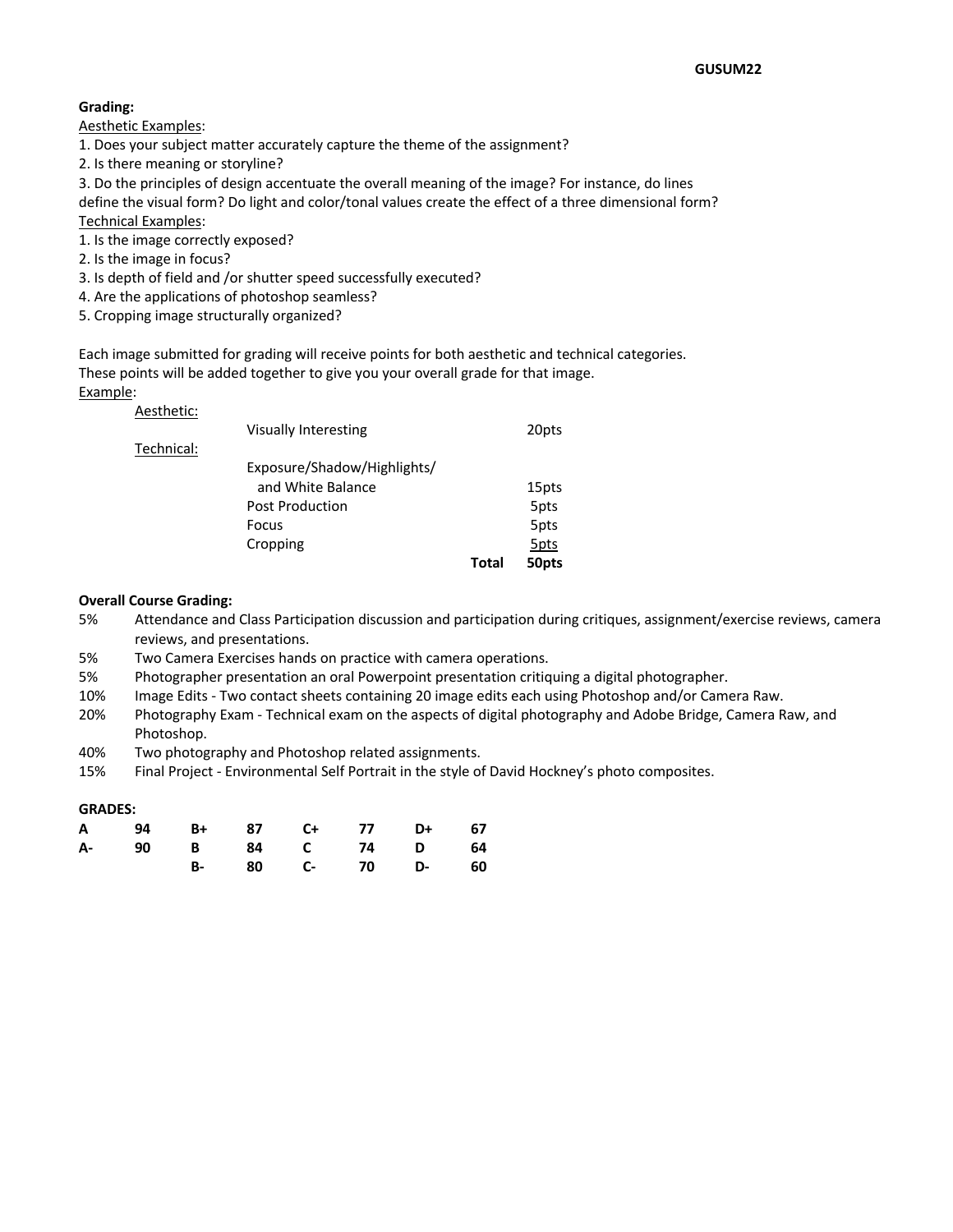# **SCHEDULE Digital Photography 1/ Kelly Carr**

## **Text: A Short Course in Photography: Digital, (4th Edition) Jim Stone and Barbara London. ISBN-13: 978-0134525815**

## **July 11th M:**

- Lecture: Introduction to course; review syllabus; basic camera operations.
- Lecture: Review depth of field, shutter speed, lens focal length, equivalent exposures, and design elements.

### **July 12th T:**

- Lecture: Continue review basic camera operations. Practice hands on shutter speed/fstop, equivalent exposures and bracketing. Practice WB, ISO, review Kelvin color temperature, RAW vs. JPEG.
- Lecture: Review Camera Exercises 1 and 2.
- Assignment: Read: Chapter 1 Camera and Chapter 2 Lens.

## **July 13th W:**

- Lecture: Continue review basic camera operations.
- Practice Camera Exercise 1.
- Assignment Read: Chapter 3 Light and Exposure, Chapter 4 The Digital Workplace Basics (Optional Reading), and Chapter 9 Seeing Like a Camera.

## **July 14th R:**

• Lecture: Introduction to Bridge, Camera Raw, and Photoshop horizontal and vertical toolbar.

## **July 18th M:**

- Lecture: Continue Photoshop horizontal and vertical toolbar.
- Lecture: Review Assignment One Depth of Field and Shutter Speed.
- **QUIZ 1**
- Read: Chapter 7 Organizing and Storing.

## **July 19th T:**

• Lecture and Lab: Practice edits with provided images and worksheet.

## **July 20thW:**

- Lecture: Appropriating images from the internet. Review Transform and Liquify tools.
- Lab: Post production Assignment One.
- Lab: Sort/edit and create contact sheets Camera Exercises 1 and 2.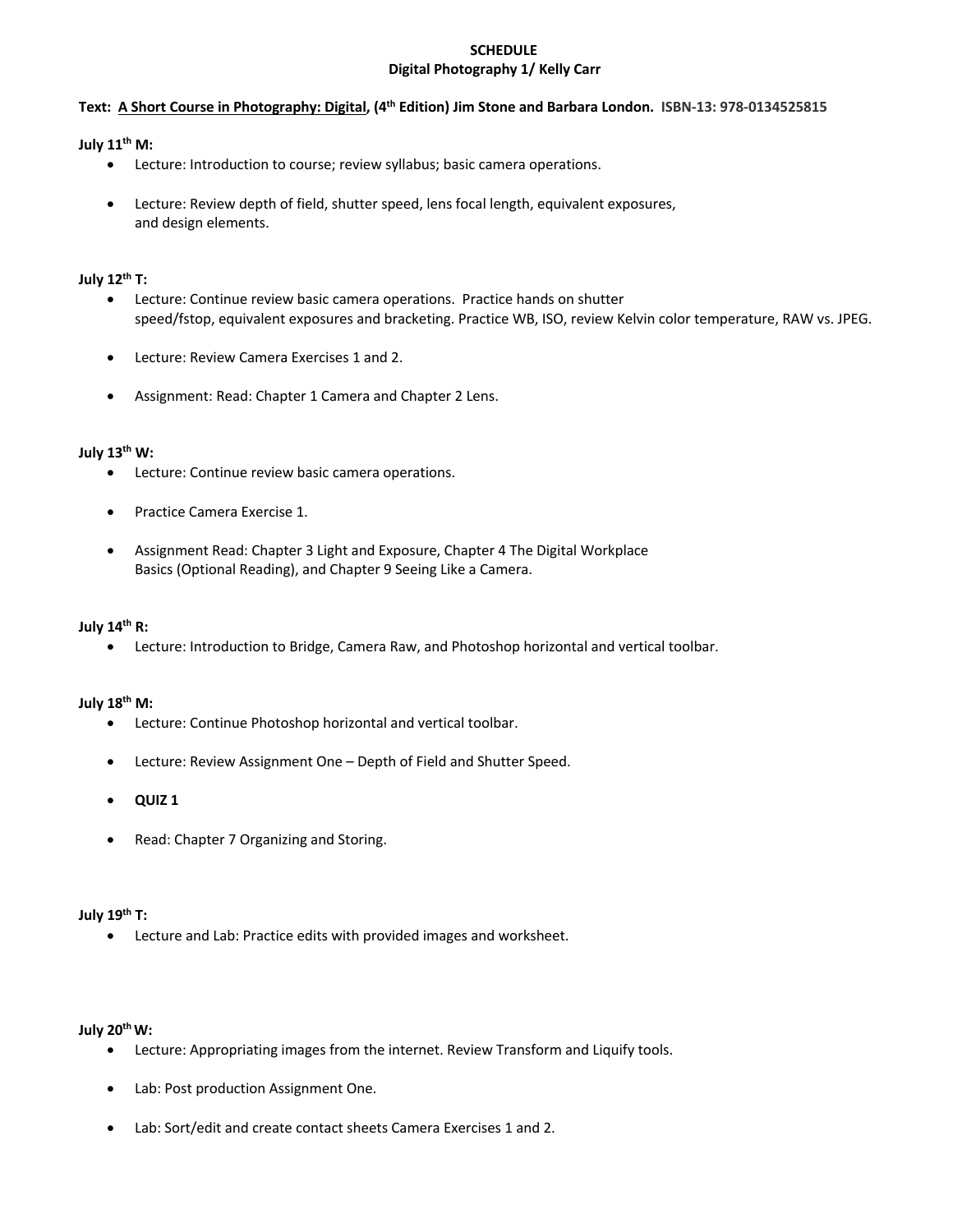#### **July 21st R:**

- Lab: Post production Assignment One.
- Lab: Continue sort/edit and create contact sheets Camera Exercises 1 and 2.
- Read: Chapter 8 Using Light.

#### **July 25th M:**

- Lecture: Review Exam.
- Lecture: Review Powerpoint Photographer Presentation.
- Lecture: Review Assignment Two.
- Lecture and Lab: Practice portrait lighting and light painting.
- Lab: Post production Assignment One.
- Lab: Continue sort/edit and create contact sheets Camera Exercises 1 and 2.
- **QUIZ 2**

#### **July 26th T:**

- Lab: Post production Assignment One and Two.
- Lab: Continue sort/edit and create contact sheets Camera Exercises 1 and 2.
- Lab: Research Powerpoint Photographer Presentation.
- Lab: Research Exam Review sheet.

#### **July 27th W:**

- Lecture: Review Final Project.
- Lab: Post production Assignment One and Two.
- Lab: Continue sort/edit and create contact sheets Camera Exercises 1 and 2.
- Lab: Work on Image Edits part 2.
- Lab: Research Powerpoint Photographer Presentation.
- Lab: Research Exam Review sheet.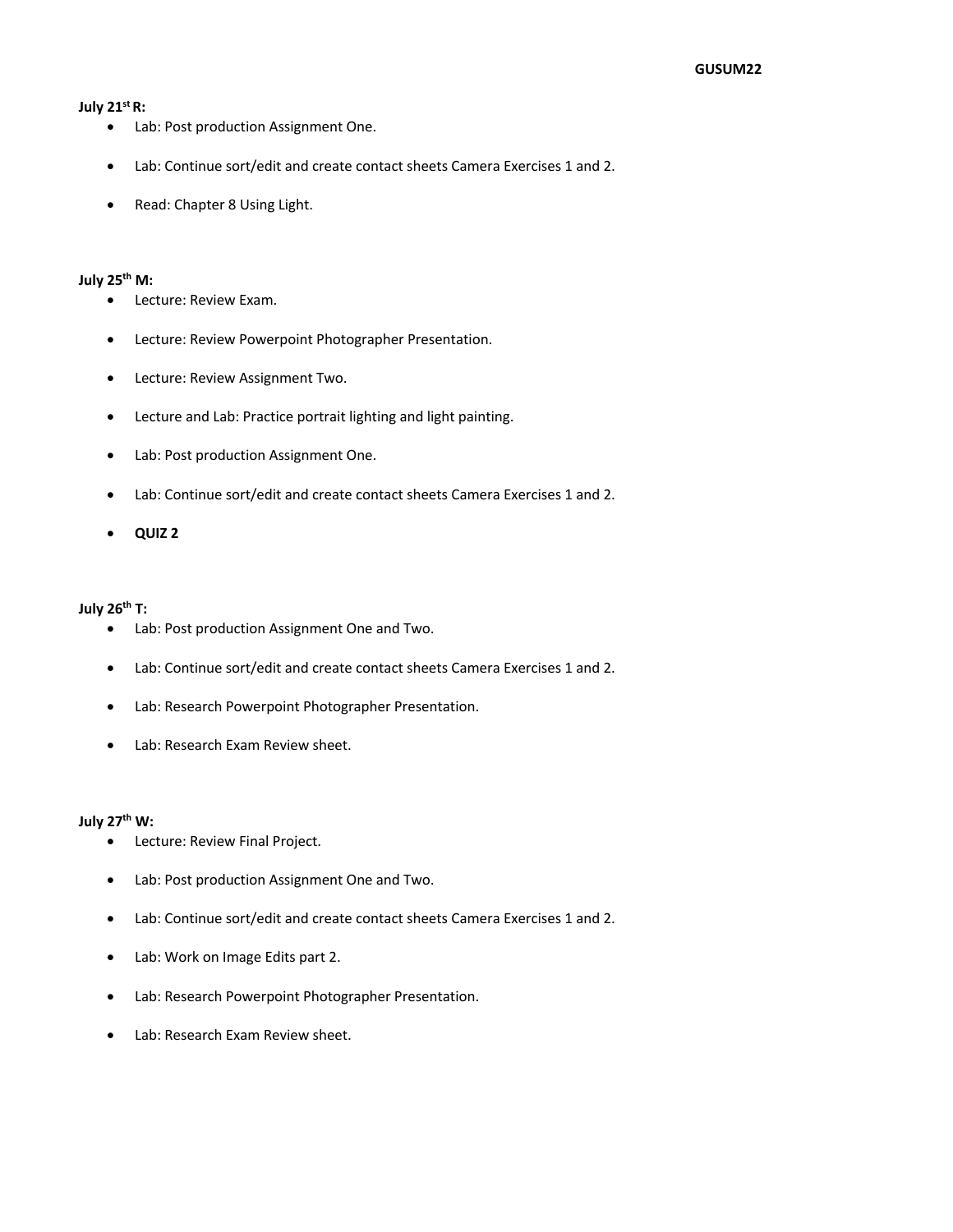#### **July 28th R:**

- **CRITIQUE ASSIGNMENT ONE– CRITIQUE STARTS AT THE BEGINNING OF CLASS.**
- Camera Exercises 1 and 2 and Assignment One due.
- Lab: Post production Assignment Two and Final Project.
- Lab: Work on Image Edits part 2.
- Lab: Research Powerpoint Photographer Presentation.
- Lab: Research Exam Review sheet.

#### **August 1st M:**

- Lab: Post Production Assignment Two and Final Project.
- Lab: Work on Image Edits part 2.
- **QUIZ 3**
- Lab: Research Powerpoint Photographer Presentation.
- Lab: Research Exam Review sheet.

## **August 2nd T:**

- Lab: Post Production Assignment Two and Final Project.
- Lab: Work on Image Edits part 2.
- Lab: Research Powerpoint Photographer Presentation.
- Lab: Research Exam Review sheet.

#### **August 3rdW:**

- Lab: Post Production Assignment Two and Final Project.
- Lab: Work on Image Edits part 2.
- Lab: Research Powerpoint Photographer Presentation.
- Lab: Research Exam Review sheet.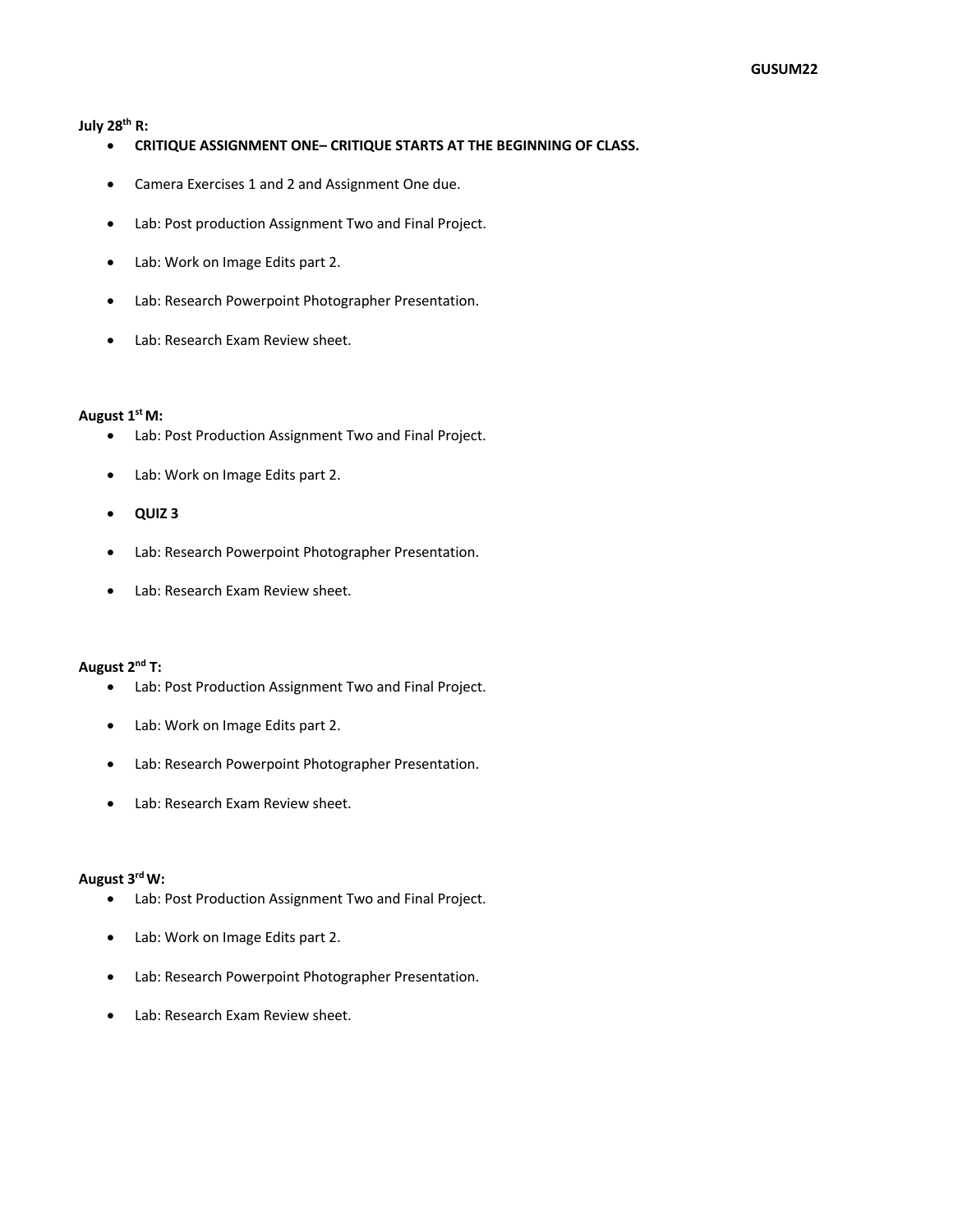#### **August 4th R:**

- **ASSIGNMENT TWO CRITIQUE – CRITIQUE STARTS AT THE BEGINNING OF CLASS.**
- Assignment Two and Image Edits part 2 due.
- Lab: Post Production Final Project.
- Lab: Research Powerpoint Photographer Presentation.
- Lab: Research Exam Review sheet.

## **August 8th M:**

- **EXAM**
- Lab: Post Production Final Project.
- Lab: Research Powerpoint Photographer Presentation.

### **August 9th T:**

- **Powerpoint Photographer Presentations**
- Lab: Post Production Final Project.

#### **August 10th W:**

- **Powerpoint Photographer Presentations**
- Lab: Post Production Final Project.

## **August 11th R:**

• **FINAL PROJECT CRITIQUE– CRITIQUE STARTS AT THE BEGINNING OF CLASS.**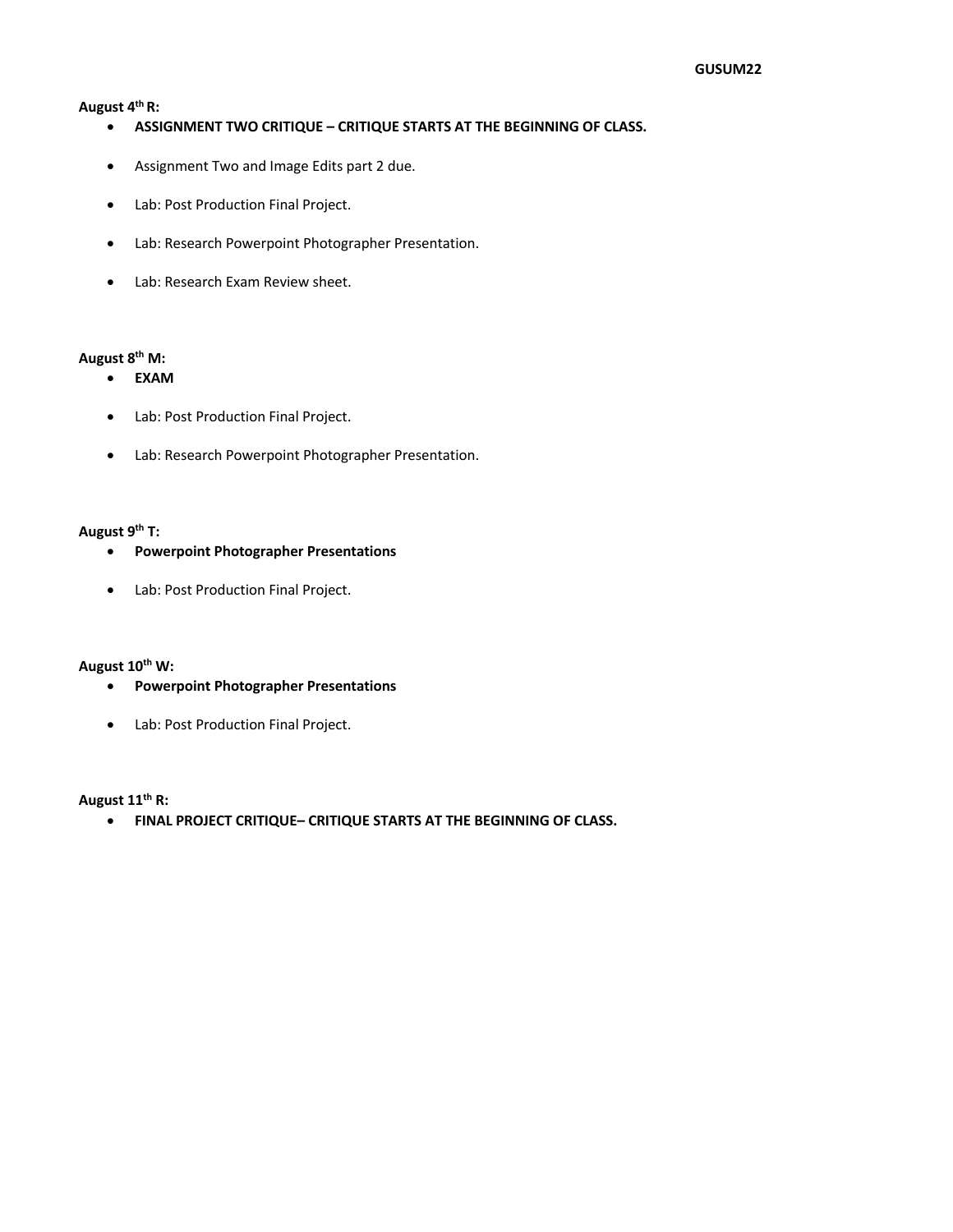#### **MATERIALS – Digital I**

**Text: A Short Course in Photography: Digital, (4th Edition) Jim Stone and Barbara London. ISBN-13: 978-0134525815 This is currently in fourth edition, and available at the bookstore. However, you can order first through third edition for a fraction of the price online. Also, this book is available for rent/borrow at much lower price online.**

Camera - Digital single lens reflex (DSLR) camera or mirrorless camera with manual adjustments of f/stops and shutter speeds will be required. Here are some examples that are in no particular order. **Also, it can be ANY DSLR or mirrorless, you are not limited to these.**

Nikon D3500 Canon EOS Rebel T7i aka EOS 800D Nikon D5600 Fujifilm XT30 Fujifilm X-A7 Sony alpha a6400 Sony A7II Canon 90D Canon EOS Rebel T7 aka 2000D aka EOS 1500D Canon EOS Rebel SL3 aka EOS 250D aka EOS 200D Mark II Canon EOS Rebel T100 aka EOS4000 Pentax K-70

UV or skylight filter to fit lens – **only if** your camera has a non-retractable lens get a UV or skylight filter to fit lens NOT THE LENS FOCAL LENGTH: A UV filter is used to protect your lens. It's a lot less expensive to crack or scratch a filter than a lens.

Screen protector - for digital display on back of camera.

Tripod - A small tripod will be necessary for longer exposures. A camera can't be hand held below 1/60 second. Nothing special and no more than \$50.

Back up camera batteries: At least one extra battery. Make sure they are charged. Bring charger with you if necessary.

2 - 32GB cards (minimum)

Memory card reader (if you do not have a SD slot on your computer or your camera card is not an SD card ie: micro SD, XQD or CompactFlash), or use USB cord for camera.

USB drive (minimum 32GB) or portable hard drive.

Camera and Lens cleaning kit - air dust blower, lens tissue and lens cleaner.

Camera bag - to protect camera.

Wireless Remote App or wireless remote (If available for your model).

#### **Where to Buy Supplies:**

Camera Stores:

District Camera 1225 I St. NW, #110, DC www.districtcamera.com 202-483-0090 3409 Wilson Blvd, Arlington, VA 22201 www.districtcamera.com 703-250-5555 ext. 2

Pro Photo 2000 Pennsylvania Ave, NW (202) 223-1292 Pro Photo is a great place to get your camera fixed, but their materials are expensive.

Amazon's Bundles have amazing deals! Search for the camera you are interested in and they have bundles with most of the class materials included.

B+H (NY)www.bhphotovideo.com

Adorama (NY) www.adorama.com